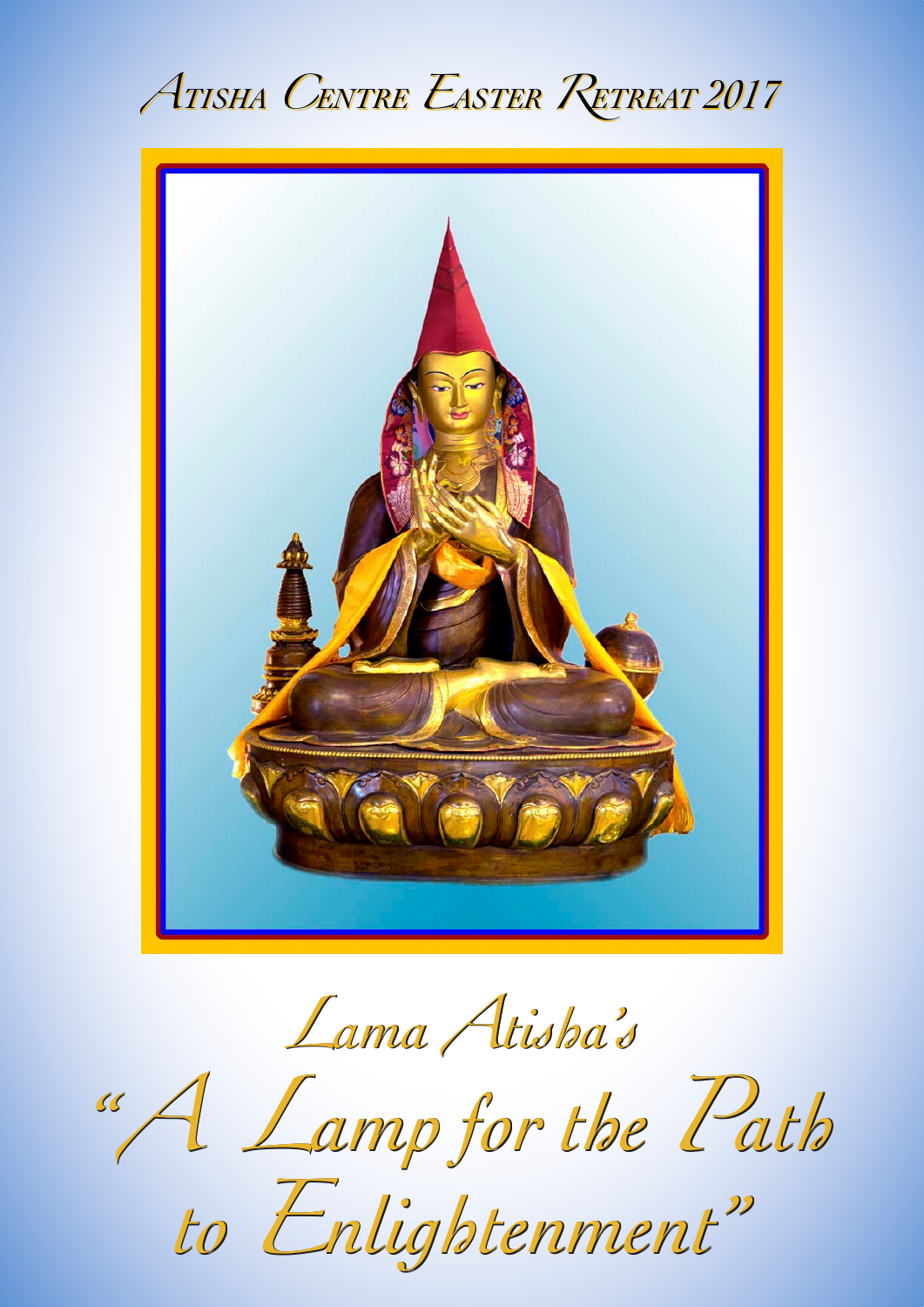# A Lamp for the Path to Enlightenment



*by Atisha Dipamkara Shrijnana (982–1054)*

### *Introduction*

Homage to the Bodhisattva, the youthful Manjushri.

1. I pay homage with great respect To the conquerors of the three times, To their teaching and to those who aspire to virtue. Urged by the good disciple Jangchub Ö I shall illuminate the lamp For the path to enlightenment.

2. Understand that there are three kinds of persons Because of their small, middling and supreme capacities. I shall write clearly distinguishing Their individual characteristics.

3. Know that those who by whatever means Seek for themselves no more Than the pleasures of cyclic existence Are persons of the least capacity.

4. Those who seek peace for themselves alone, Turning away from worldly pleasures And avoiding destructive actions Are said to be of middling capacity.

5. Those who, through their personal suffering, Truly want to end completely All the suffering of others Are persons of supreme capacity.

6. For those excellent living beings, Who desire supreme enlightenment, I shall explain the perfect methods Taught by the spiritual teachers.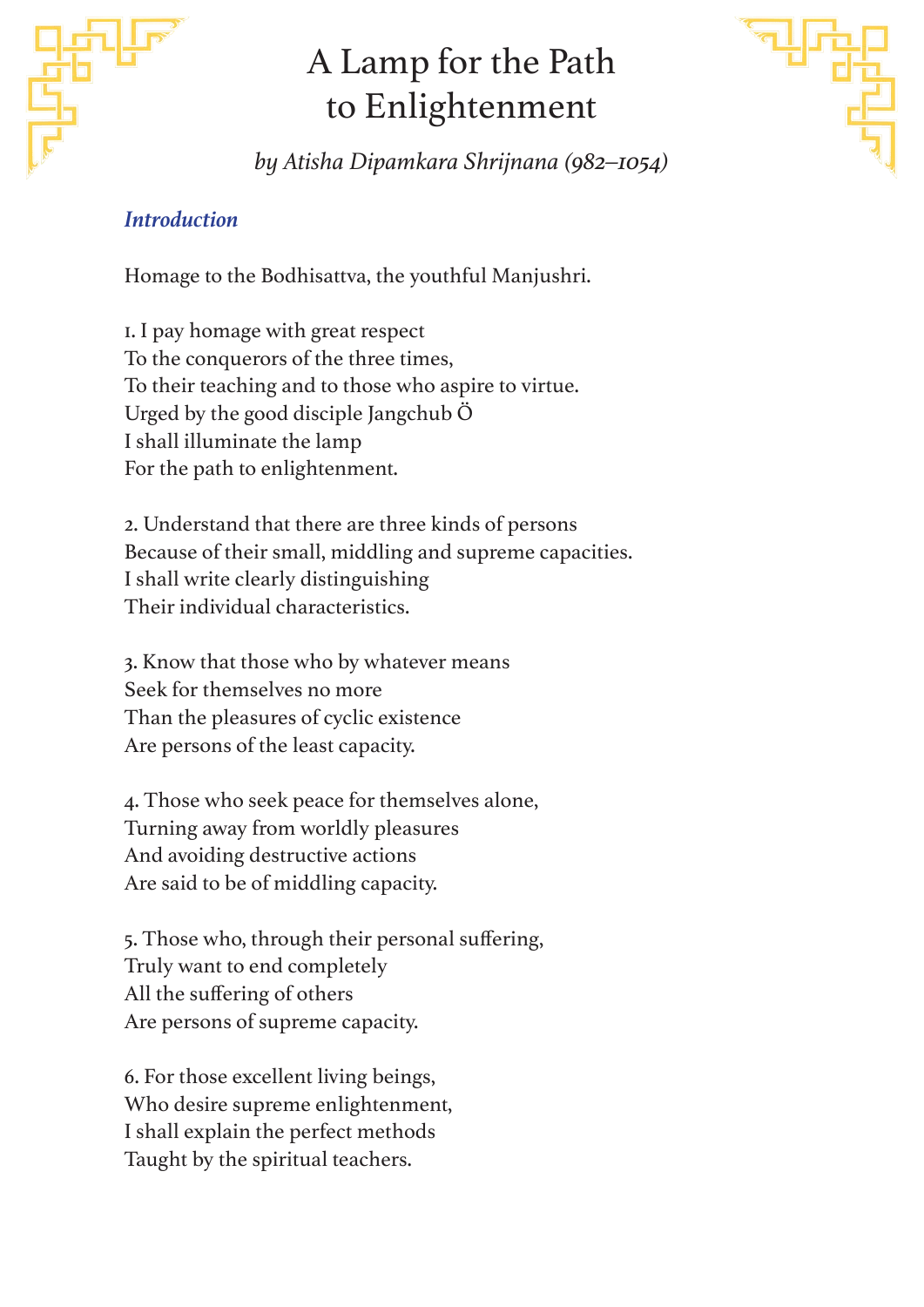### *1. Higher Training in Ethical Conduct 1.1 Refuge*

7. Facing paintings, statues and so forth Of the completely enlightened one, Stupa and the excellent teaching, Offer flowers, incense—whatever you have.

8. With the seven-part offering By Samantabhadra, With the thought never to turn back Till you gain ultimate enlightenment,

9. And with strong faith in the Three Jewels, Kneeling with one knee on the ground And your hands pressed together, First of all take refuge three times.

#### *1.2 Aspiring Bodhicitta*

10. Next, beginning with an attitude Of love for all living creatures, Consider beings, excluding none, Suffering in the three bad rebirths, Suffering birth, death and so forth.

11. Then, since you want to free these beings From the suffering of pain, From suffering and the cause of suffering, Arouse immutably the resolve To attain enlightenment.

12. The qualities of developing Such an aspiration are Fully explained by Maitreya In the Array of Trunks Sutra.

13. Having learned about the infinite benefits Of the intention to gain full enlightenment By reading this sutra or listening to a teacher, Arouse it repeatedly to make it steadfast.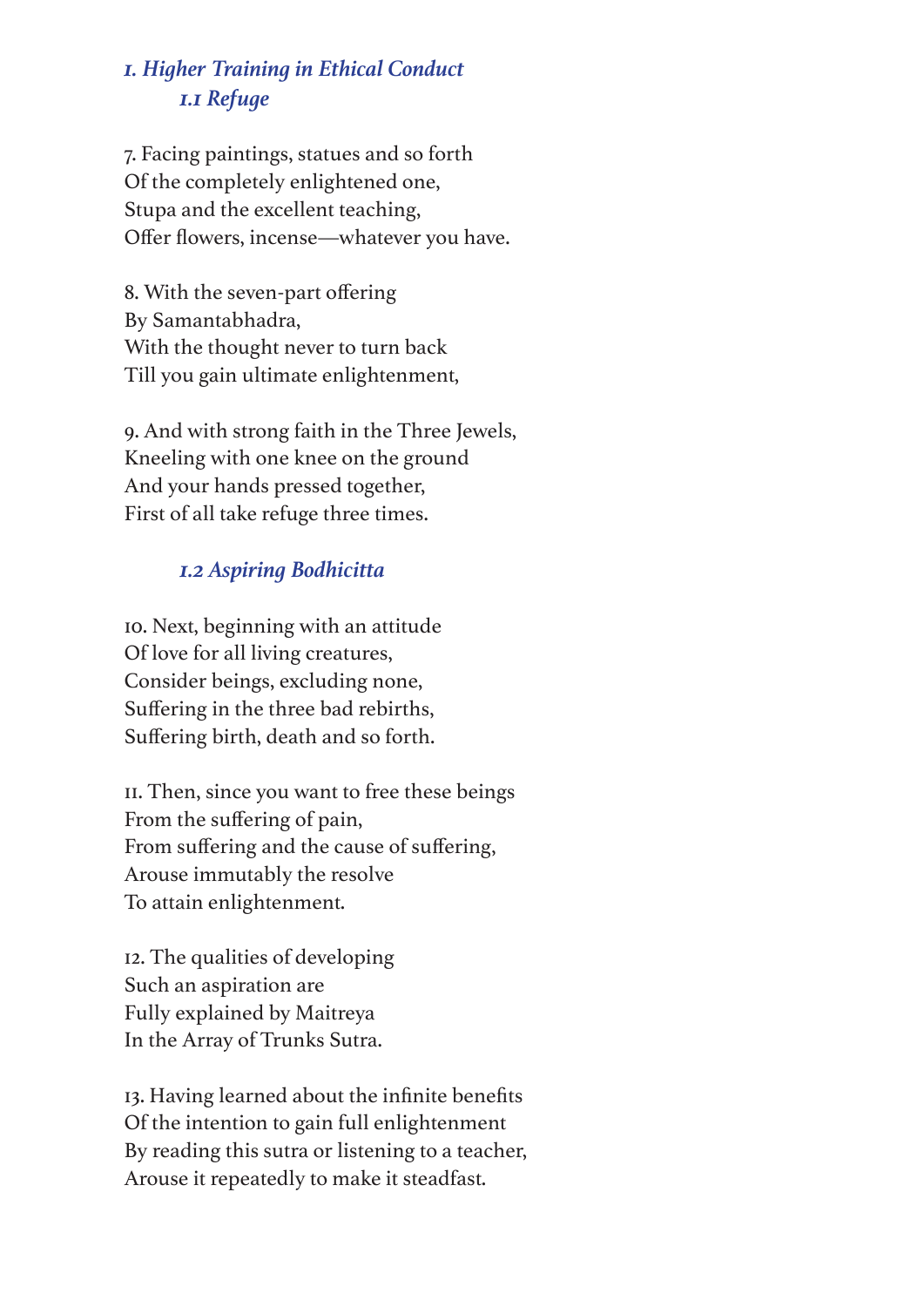14. The Sutra Requested by Viradatta Fully explains the merit therein. At this point, in summary, I will cite just three verses.

15. If it possessed physical form, The merit of the mind of enlightenment Would completely fill the whole of space And exceed even that.

16. If someone were to fill with jewels As many buddha fields as there are grains Of sand in the Ganges To offer to the Protector of the World,

17. This would be surpassed by The gift of folding one's hands And inclining one's mind to enlightenment, For such is limitless.

18. Having developed the aspiration for enlightenment, Constantly enhance it through concerted effort. To remember it in this and also in other lives, Keep the precepts properly as explained.

19. Without the vow of the engaged bodhicitta, Perfect aspiration will not grow. Make effort definitely to take it, Since you want the wish for enlightenment to grow.

#### *1.3 Individual Liberation Vows*

20. Those who maintain any of the seven kinds Of individual liberation vow Have the ideal [prerequisite] for The bodhisattva vow, not others.

21. The Tathagata spoke of seven kinds Of individual liberation vow. The best of these is glorious pure conduct, Said to be the vow of a fully ordained person.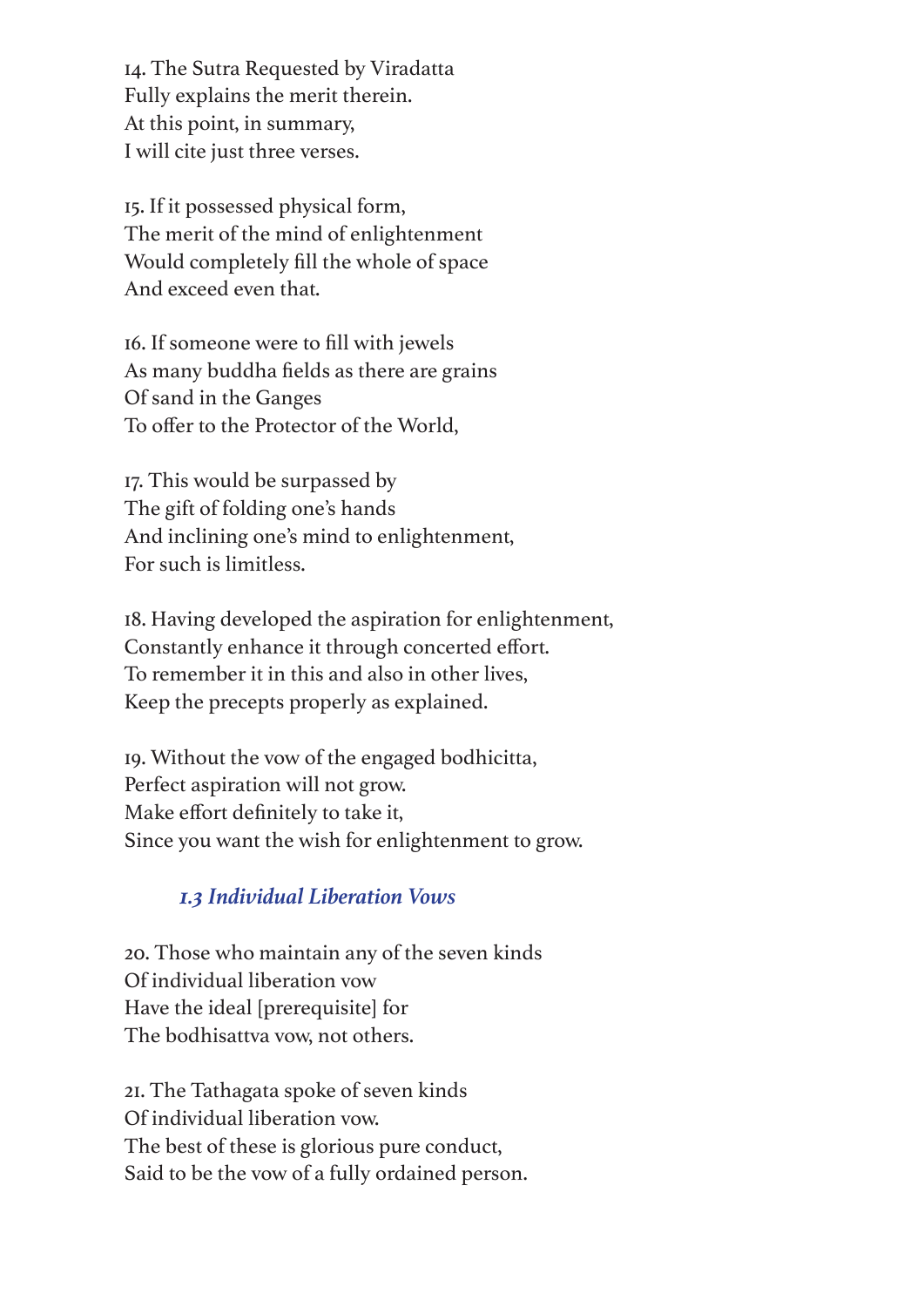#### *1.4 The Bodhisattva Vows*

22. According to the ritual described in The chapter on discipline in the Bodhisattva Stages, Take the vow from a good And well-qualified spiritual teacher.

23. Understand that a good spiritual teacher Is one skilled in the vow ceremony, Who lives by the vow and has The patience and compassion to bestow it.

24. However, in case you try but cannot Find such a spiritual teacher, I shall explain another Correct procedure for taking the vow.

25. I shall write here very clearly, as explained In the Ornament of Manjushri's Buddha Land Sutra, How, long ago, when Manjushri was Ambaraja, He aroused the intention to become enlightened.

26. "In the presence of the protectors, I arouse the intention to gain full enlightenment. I invite all beings as my guests And shall free them from cyclic existence.

27. "From this moment onwards Until I attain enlightenment, I shall not harbour harmful thoughts, Anger, avarice or envy.

28. "I shall cultivate pure conduct, Give up wrong-doing and desire And with joy in the vow of ethical conduct Train myself to follow the buddhas.

29. "I shall not be eager to reach Enlightenment in the quickest way, But shall stay behind till the very end, For the sake of a single being.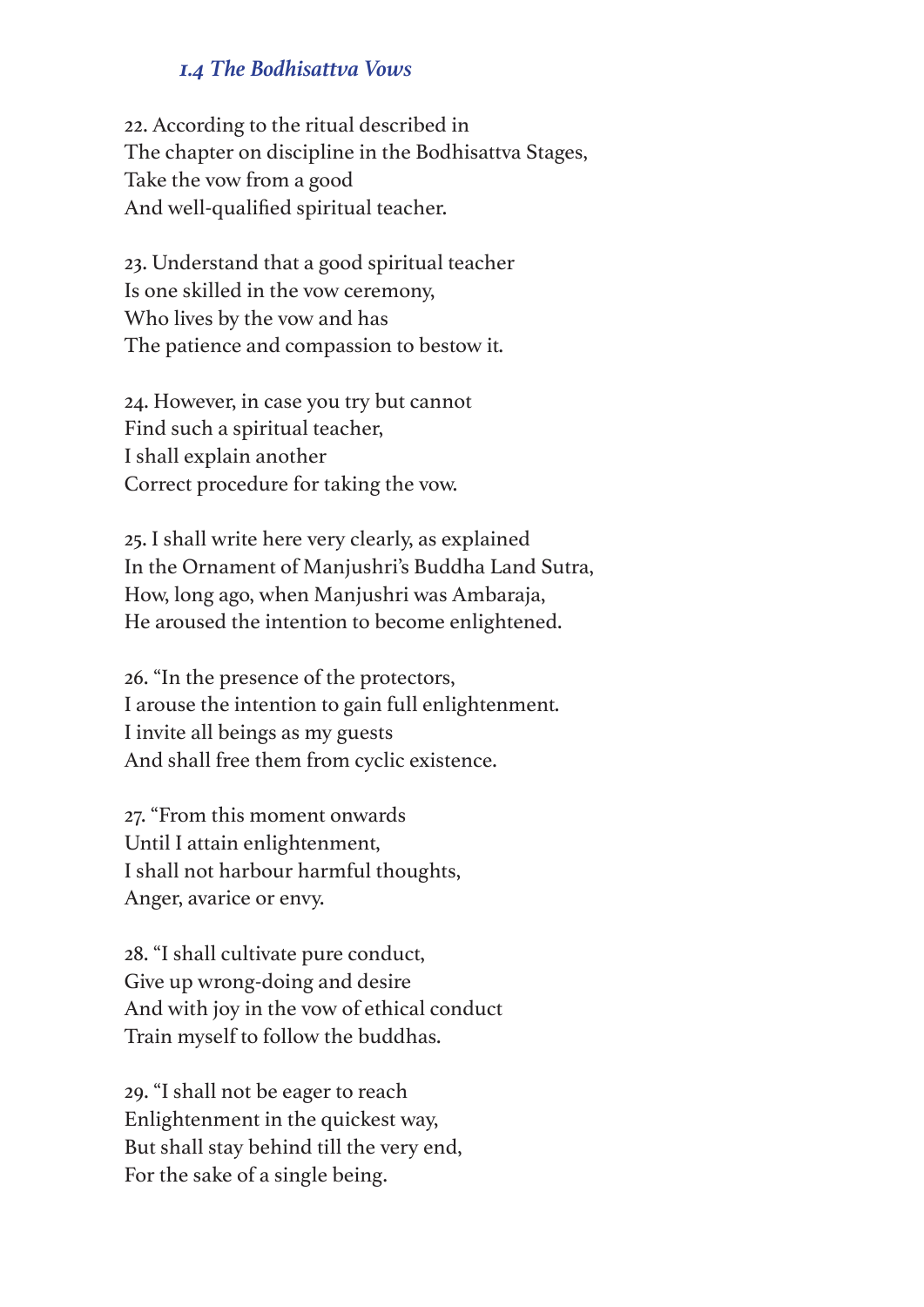30. "I shall purify limitless Inconceivable lands And remain in the ten directions For all those who call my name.

31. "I shall purify all my physical And verbal karma. My mental karma, too, I shall purify And do nothing that is non-virtuous."

32. When those observing the vow Of engaging bodhicitta have trained well In the three forms of ethics, their respect For these three trainings of ethical conduct grows, Which causes purity of body, speech and mind.

33. Therefore, through effort in the vow made by Bodhisattvas for pure, full enlightenment, The collections for complete enlightenment Will be thoroughly accomplished.

#### *2 Higher Training in Concentration 2.1 Extra Perception*

34. All buddhas say the cause for the completion Of the collections, whose nature is Merit and exalted wisdom, Is the development of extra perception.

35. Just as a bird with undeveloped Wings cannot fly in the sky, Those without the power of extra perception Cannot work for the good of living beings.

36. The merit gained in a single day By one who possesses extra perception Cannot be gained even in a hundred lifetimes By one without such extra perception.

37. Those who want swiftly to complete The collections for full enlightenment Will accomplish extra perception Through effort, not through laziness.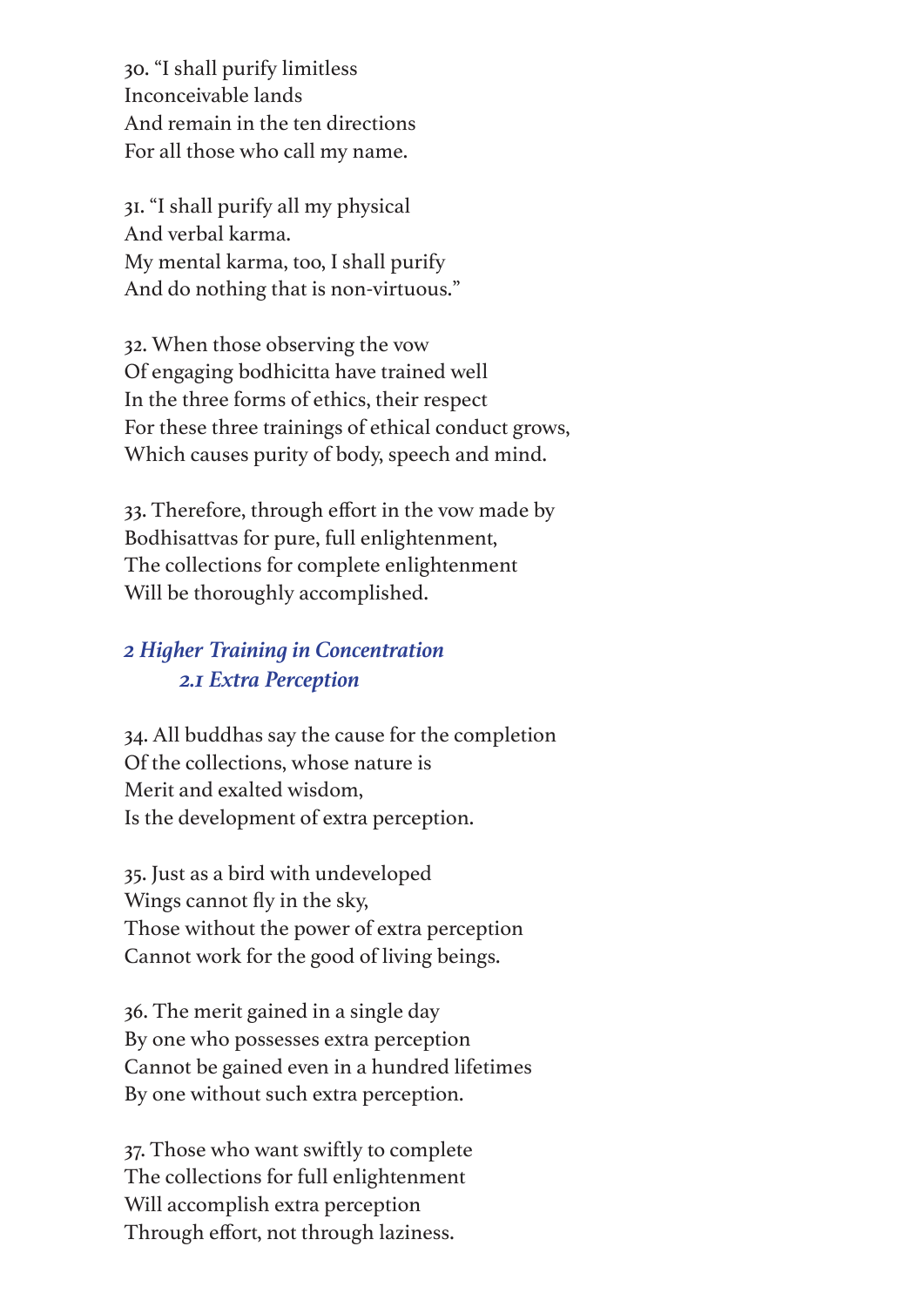#### *2.2 Calm Abiding*

38. Without the attainment of calm abiding, Extra perception will not occur. Therefore make repeated effort To accomplish calm abiding.

39. While the conditions for calm abiding Are incomplete, meditative stabilisation Will not be accomplished, even if one meditates Strenuously for thousands of years.

### *3 Higher Training in Wisdom 3.1 Method and Wisdom 3.1.1 Perfection of Wisdom*

40. Thus maintaining well the conditions mentioned In the Collection for Meditative Stabilisation Chapter, Place the mind on any one Virtuous focal object.

41. When the practitioner has gained calm abiding, Extra perception will also be gained, But without practice of the perfection of wisdom, The obstructions will not come to an end.

#### *3.1.2 Union of Method and Wisdom*

42. Thus, to eliminate all obstructions To liberation and omniscience, The practitioner should continually cultivate The perfection of wisdom with skilful means.

43. Wisdom without skilful means And skilful means, too, without wisdom Are referred to as bondage. Therefore do not give up either.

44. To eliminate doubts concerning What is called wisdom and what skilful means, I shall make clear the difference Between skilful means and wisdom.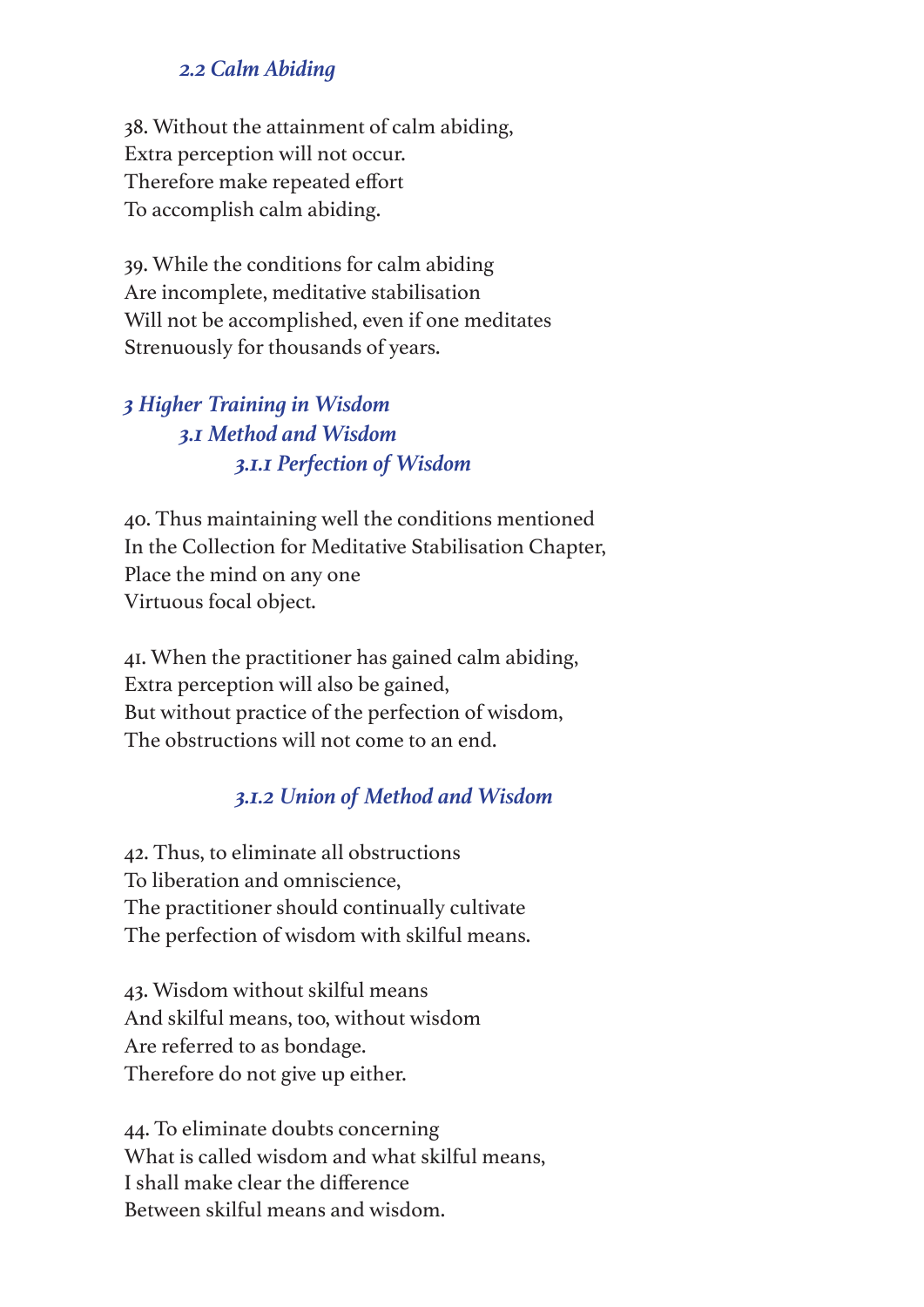45. Apart from the perfection of wisdom, All virtuous practices such as The perfection of generosity are described As skilful means by the Victorious Ones.

46. Whoever, under the influence of familiarity With skilful means, cultivates wisdom Will quickly attain enlightenment— Not just by meditating on selflessness.

### *3.1.3 Four Great Proofs of Emptiness*

47. Understanding emptiness of inherent existence Through realising that the aggregates, constituents And sources are not produced Is described as wisdom.

48. Something existent cannot be produced, Nor something non-existent, like a sky flower. These errors are both absurd and thus Both of the two will not occur either.

49. A thing is not produced from itself, Nor from another, also not from both, Nor causelessly either, thus it does not Exist inherently by way of its own entity.

50. Moreover, when all phenomena are examined As to whether they are one or many, They are not seen to exist by way of their own entity, And thus are ascertained as not inherently existent.

51. The reasoning of the Seventy Stanzas on Emptiness, The Treatise on the Middle Way and so forth Explain that the nature of all things Is established as emptiness.

#### *3.1.4 Meditation*

52. Since there are a great many passages, I have not cited them here, But have explained just their conclusions For the purpose of meditation.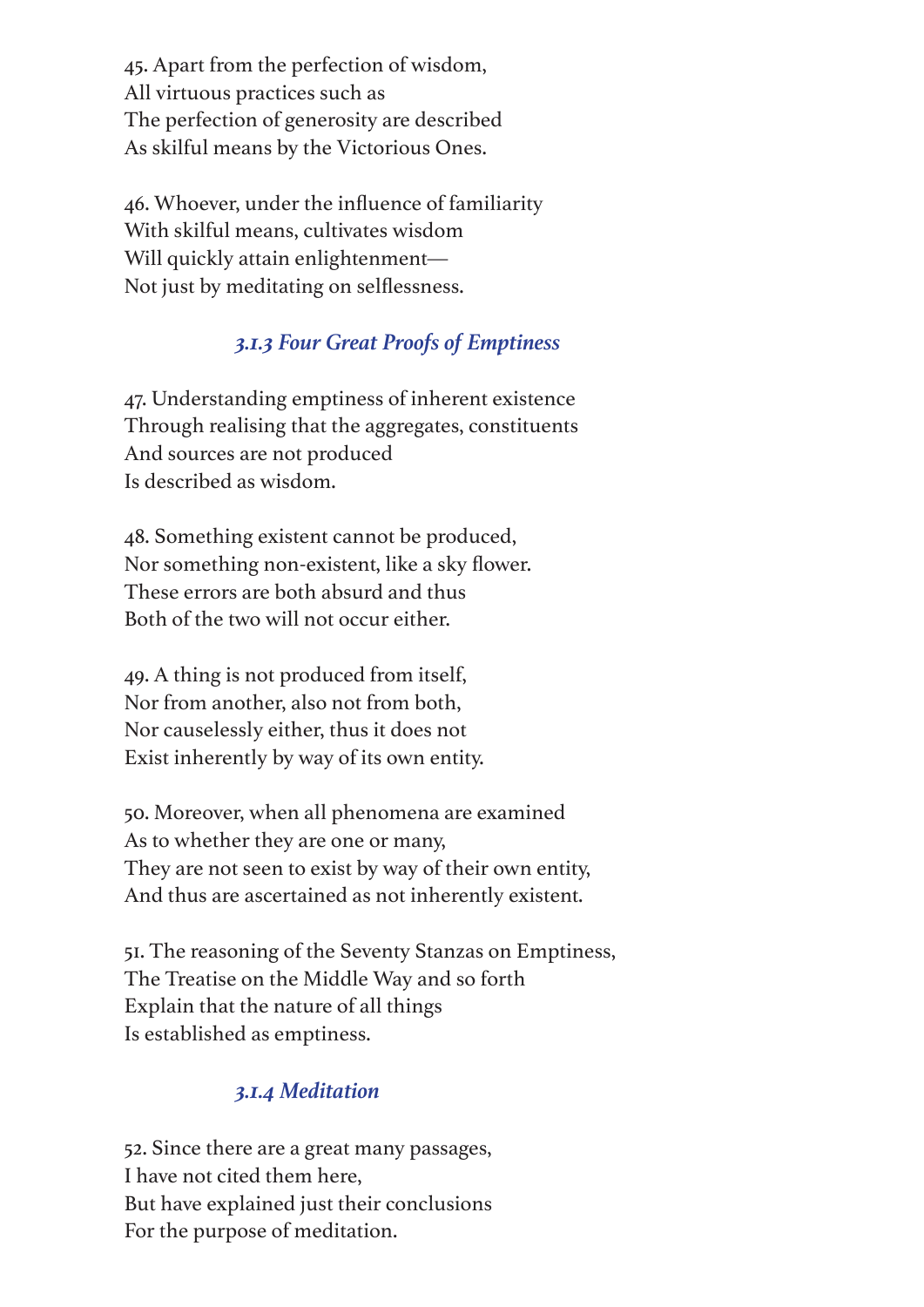53. Thus, whatever is meditation On selflessness, in that it does not observe An inherent nature in phenomena, Is the cultivation of wisdom.

54. Just as wisdom does not see An inherent nature in phenomena, Having analysed wisdom itself by reasoning, Non-conceptually meditate on that.

55. The nature of this worldly existence, Which has come from conceptualisation, Is conceptuality. Thus the elimination of Conceptuality is the highest state of nirvana.

## *3.1.5 Proof from Scripture*

56. The great ignorance of conceptuality Makes us fall into the ocean of cyclic existence. Resting in non-conceptual stabilisation, Space-like non-conceptuality manifests clearly.

57. When bodhisattvas non-conceptually contemplate This excellent teaching, they will transcend Conceptuality, so hard to overcome, And eventually reach the non-conceptual state.

#### *3.1.6 Cultivation of Special Insight*

58. Having ascertained through scripture And through reasoning that phenomena Are not produced nor inherently existent, Meditate without conceptuality.

#### *3.1.7 Stages of the Path*

59. Having thus meditated on suchness, Eventually, after reaching "heat" and so forth, The "very joyful" and the others are attained And, before long, the enlightened state of buddhahood.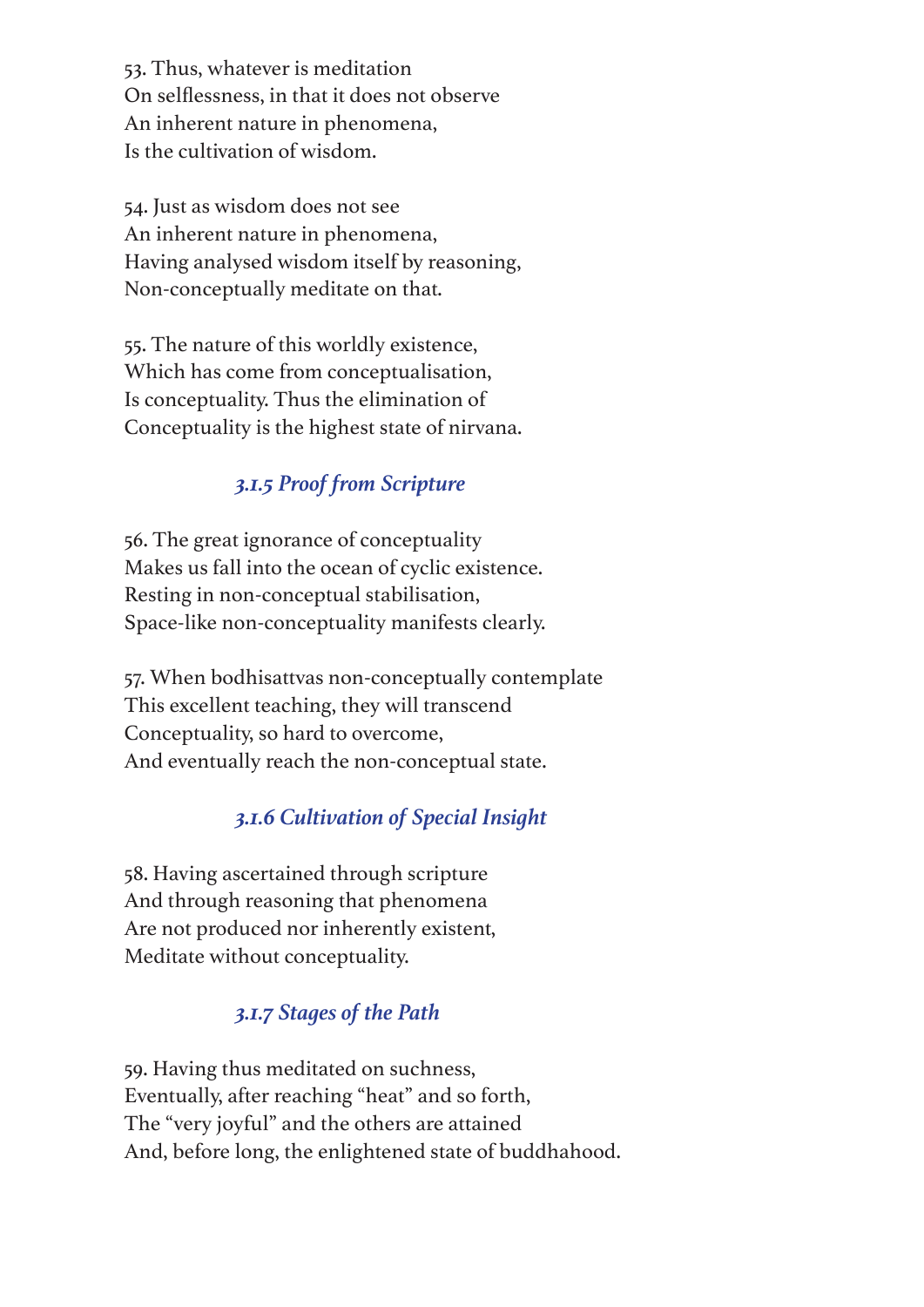#### *4. Tantric Vehicle*

60. If you wish to create with ease The collections for enlightenment Through activities of pacification, Increase and so forth, gained by the power of mantra,

61. And also through the force of the eight And other great attainments like the "good pot"— If you want to practise secret mantra, As explained in the action and performance tantras,

#### *4.1 Empowerment*

62. Then, to receive the preceptor initiation, You must please an excellent spiritual teacher Through serving with respect, make offerings, As well as following his advice.

63. Through the full bestowing of the preceptor initiation, By a spiritual teacher who is pleased, You are purified of all wrong-doing And become fit to gain powerful attainments.

#### *4.2 Misunderstandings of Tantra*

64. Because the Great Tantra of the Primordial Buddha Forbids it emphatically, Those observing pure conduct should not Take the secret and wisdom initiations.

#### *4.3 Prohibited Initiations*

65. If those observing the ascetic practice of pure conduct Were to hold these initiations, Their vow of asceticism would be impaired Through doing that which is proscribed.

66. This creates transgressions that are a defeat For those observing discipline. Since they are certain to fall to a bad rebirth, They will never gain accomplishments.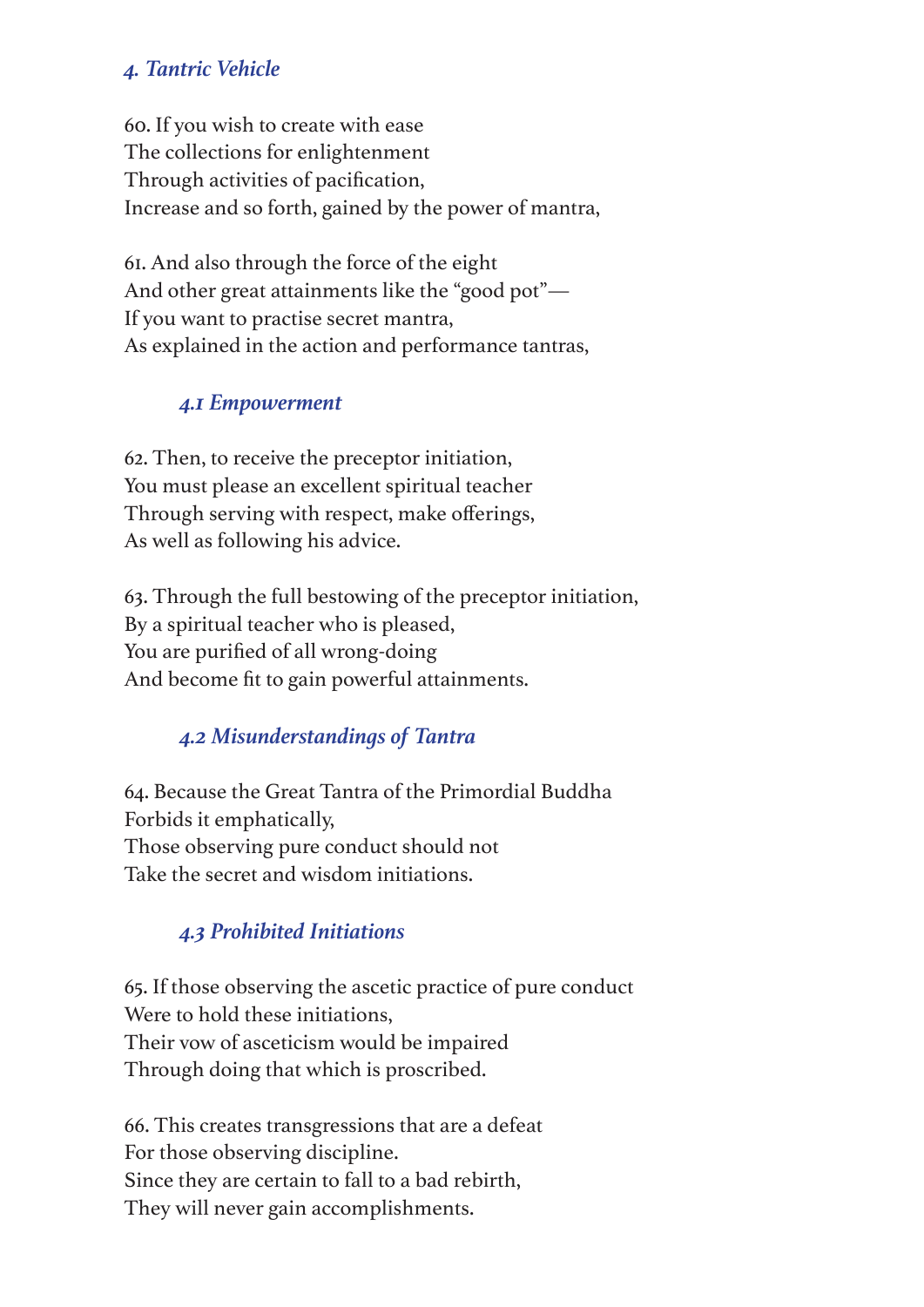67. There is no fault if one who has received The preceptor initiation and has knowledge Of suchness listens to or explains the tantras And performs fire pujas, Or makes offering to deities and so forth.

68. I, the Elder Dipamkarashri, having seen it Explained in sutra and in other teachings, Have made this concise explanation At the request of Jangchub Ö.

#### *COLOPHON*

*This concludes A Lamp for the Path to Enlightenment, by the Acharya Dipamkara Shrijnana. It was translated, revised and finalised by the eminent Indian abbot himself and by the great reviser, translator and fully ordained monk Geway Lodrö. This teaching was written in the temple of Thöling in Zhang Zhung. Translated by Ruth Sonam, Dharamsala, January 1997.*

*The verse were taken from "Illuminating the Path to Enlightenment" by His Holiness Dalai Lama / Produced by the Lama Yeshe Wisdom Archive, Boston, Massachusetts for Thubten Dhargye Ling Archive, Long Beach, California www.tdling.com*